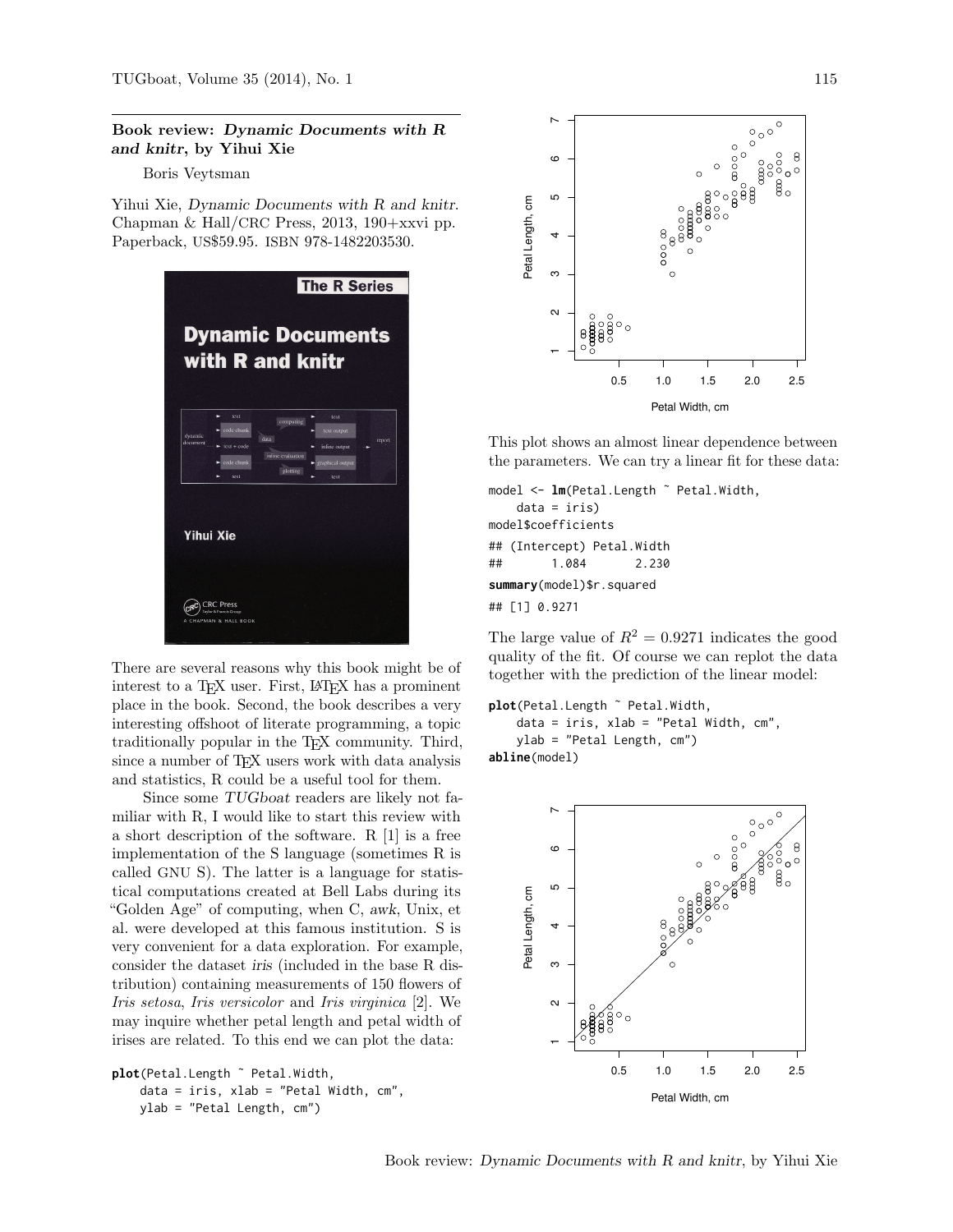We can also study how petal length depends on the species of iris:



This plot shows a significant difference between the petal lengths of the different species of iris. We could further investigate this difference using appropriate statistical tests, but this is out of scope for this very short introduction. Instead we refer the reader to the many books on S and R (for example, [\[3,](#page-4-2) [4\]](#page-4-3)).

While interactive computations and data exploration are indispensable in such research, one often needs a permanent record that can be stored and shared with other people. A saved transcript of a computer session (or output of a batch job) provides such a record, but in a rather imperfect way. From the transcript one can see what we asked the computer and what the computer replied, but the most important parts of the exploration, namely, why did we ask these questions, which hypotheses were tested, and what our conclusions were, remain outside this record. We can add such information in comments to the R code, but it is awkward to express a complex discussion, often heavy with mathematics, using only an equivalent of an old-fashioned typewriter. This is why many commercial interactive computation systems offer so-called "notebook" interfaces, where calculations are interlaced with the more or less well typeset text and figures. Unfortunately these interfaces, being proprietary, cannot be easily integrated with scientific publishing software, and it takes a considerable effort to translate these "notebooks" into papers and reports. The power of free software is the possibility to combine different building blocks into something new, often not foreseen by their original authors. Thus an idea to combine a free statistical engine and a free typesetting engine is a natural one.

This idea is close to that of literate programming [\[5\]](#page-4-4). We have a master document which describes our investigation and contains blocks of text, possibly with equations and figures, and blocks of computational code, that can also generate text, equations and figures. As in the conventional literate programming paradigm, this document can be *weave*d or *tangle*d. Weaving creates a typeset document, while tangling extracts the program (almost) free of comments. However, there is an important difference between the conventional literate programming and the literate programming of data exploration. In the conventional case we are usually interested in the program itself, which is supposed to run many times with different inputs giving different results. For the data exploration the input is usually as important as the program. In most cases we want to run the program just once and show the results. Therefore weaving becomes a more complex process, involving running the tangled program and inserting the results in the appropriate places of the typeset document. On the other hand, tangling by itself is used more rarely (but is still useful in some cases, for example, to typeset this review, as described below).

The first (and a very successful) attempt to apply the ideas of literate programming to S was the package Sweave [\[6\]](#page-4-5). Uwe Ziegenhagen introduced the package to the T<sub>E</sub>X community in his brilliant talk at TUG 2010 [\[7\]](#page-4-6). In Sweave we write a file source.rnw, which looks like a TFX file, but includes special fragments between the markers <<...>> and @ (this notation is borrowed from the Noweb literate programming system [\[8\]](#page-4-7)). For example, the box plot above can be produced by the following fragment of an .rnw file:

```
% Boxplot in Sweave syntax
<<iris-boxplot, fig=TRUE>>=
boxplot (Petal.Length ˜ Species,
     data=iris,
     xlab="Species",
     ylab="Petal Length, cm")
@
```
We also can "inline" R code using the command \Sexpr, for example,

The large value of \$Rˆ2=\Sexpr{summary(model)\$r.squared}\$ indicates the good quality of the fit.

Note the different usage of \$ inside \Sexpr (a part of R code) and outside it (TEX math mode delimiter).

When we feed the file source.rnw to Sweave, it runs the R code in the chunks, and replaces these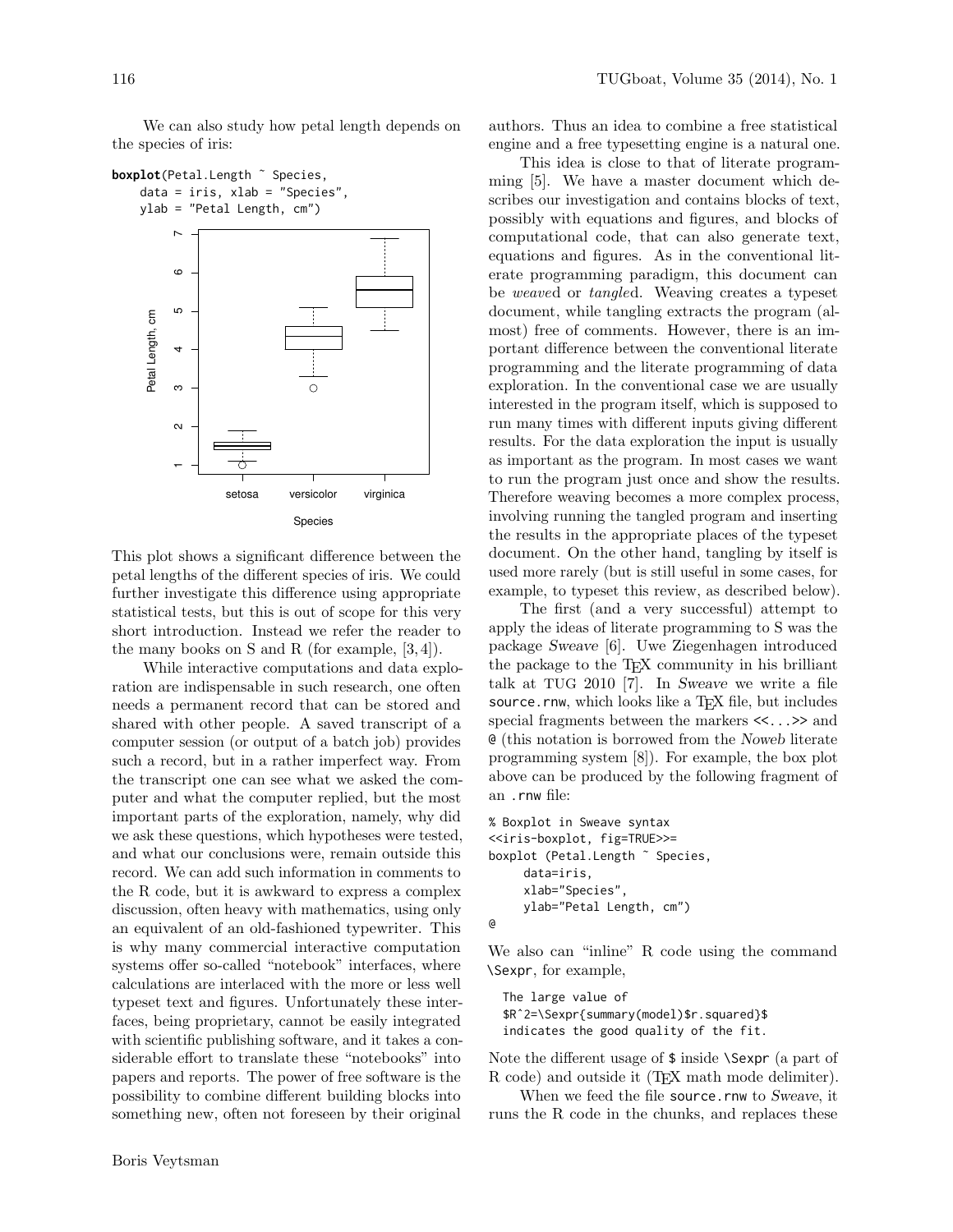

<span id="page-2-0"></span>Figure 1: Petal widths and petal lengths for irises of different species

chunks and \Sexpr macros by the properly formatted results and/or the code itself. This produces a "weaved" file source.tex. We can control the process by the options inside <<...>>. For example, setting there echo=FALSE, we suppress the "echoing" of the source code. We can wrap a fragment into a figure environment and get a result like the one in Figure [1.](#page-2-0) Alternatively we can use R functions that output L<sup>A</sup>TEX code and, setting the proper options, get a table like Table [1.](#page-2-1)

These figures and tables, as well as inline expressions, can be configured to hide the code, for example for a formal publication. One can write a paper as an .rnw file and submit a PDF or T<sub>F</sub>X file to a journal without copying and pasting the results of the calculations, eliminating the risk of introducing new errors and typos. The versatility of this approach allows one to create quite varied publications, from a conference poster to a book. On the other hand, if the user does not suppress the code, a nicely formatted and reproducible lab report is produced.

Since Sweave was written, many packages have been devised to extend its capabilities and to add new features to it. At some point the user community felt the need for a refactoring of Sweave with better integration of the new features and a more modular design. The package knitr [\[9\]](#page-4-8), which lists Yihui Xie as one of its principal authors, provides such refactoring. The name "knitr" is a play on "Sweave". The knitr functions performing weaving and tangling are called "knit" and "purl" correspondingly.

<span id="page-2-1"></span>Table 1: Linear model for iris petal length and width

| Parameter    | Est. | $\sigma$ |      | <i>p</i> -value        |
|--------------|------|----------|------|------------------------|
| Intercept    | 1.08 | 0.0730   | 14.8 | $4.04 \times 10^{-31}$ |
| <b>Slope</b> | 2.23 | 0.0514   | 43.4 | $4.68 \times 10^{-86}$ |

An important feature of knitr is the closeness of its syntax to that of Sweave. Up to version 1.0 knitr supported full compatibility with Sweave, but even today most Sweave code runs without problems in knitr (the function Sweave2knitr can help in the remaining cases). For example, the code producing the iris boxplot above becomes the following in knitr:

```
% Boxplot in knitr syntax
<<iris-boxplot>>=
boxplot (Petal.Length ˜ Species,
     data=iris,
     xlab="Species",
     ylab="Petal Length, cm")
@
```
The only difference between this code and Sweave code is the absence of fig=TRUE option, which is not needed for the new package. However, the Sweave code above still works in knitr. This makes the switch to the new package rather easy.

It should be noted that some of the features of knitr discussed below are also available in Sweave when using add-on packages; knitr offers them "out of the box" and better integrates them.

For example, knitr has two dozen or so different graphics formats (or "devices") to save the graphics. One very interesting device is tikz, which can be used to add TEX annotations to the plots.

Another useful feature of knitr is the option of caching the computation results. R calculations can often take a significant time. The full recompilation of all chunks after a mere wording change in the TEX part may be too slow for a user. This problem is addressed by the options cache and dependson in knitr. They instruct R to recalculate only the modified chunks and the chunks that depend on them (a clever hashing of the code is used to determine whether a chunk was modified between the runs).

The typesetting of the input code in knitr is closer to the requirements of literate programming than the simple Sweave output: knitr can recognize R language elements like keywords, comments, variables, strings etc., and highlight them according to user's specifications.

While these features are nice, the real selling points of knitr are its flexibility and modularization. The package has many options for fine-tuning the output. The modular design of the package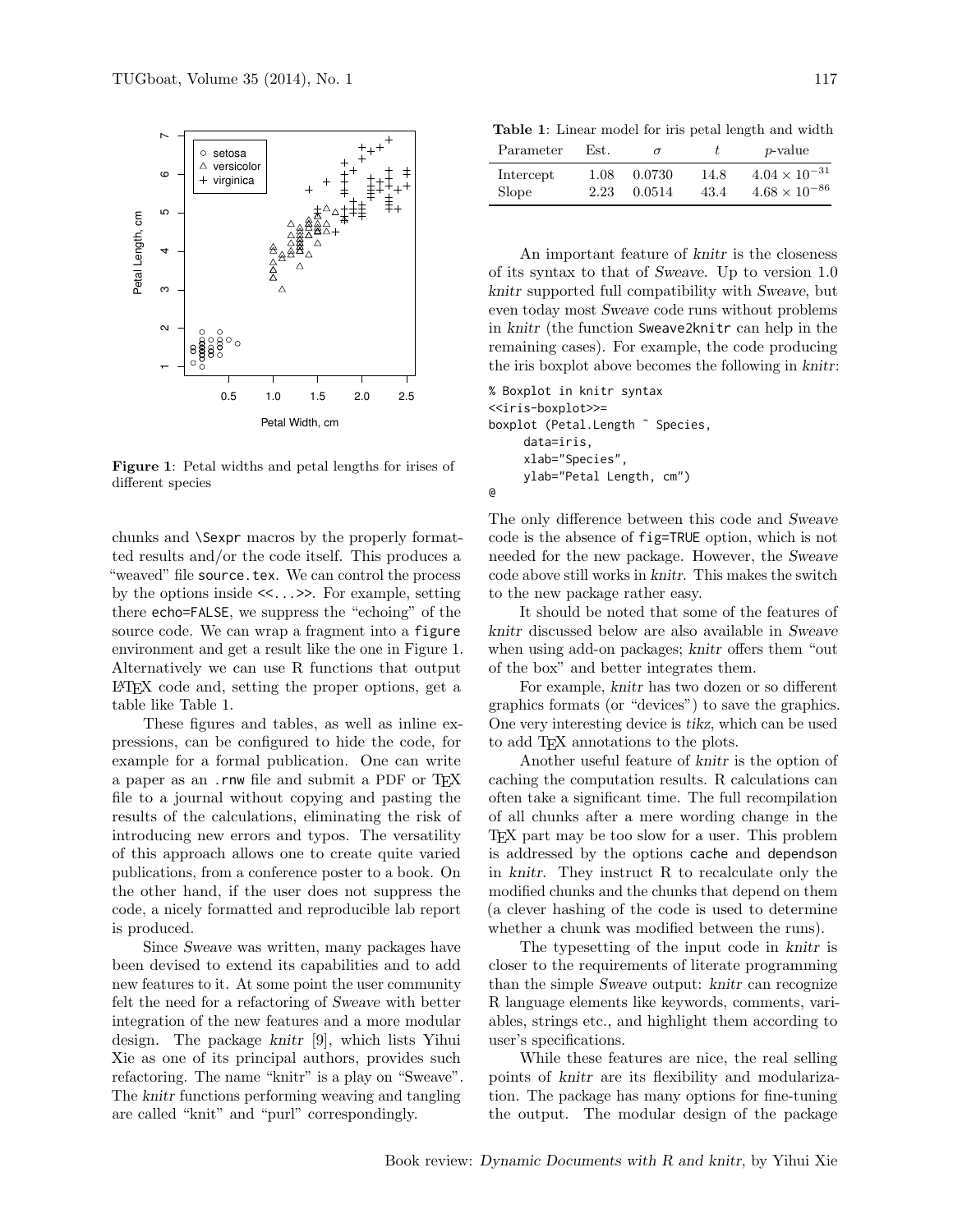makes adding new options just a matter of writing a new "hook" (an R function called when processing a chunk). Since the chunk headers in knitr, unlike Sweave, are evaluated as R expressions, one can write quite sophisticated "hooks".

The modularity of knitr allowed the authors to introduce new typesetting engines. Besides LAT<sub>EX</sub>, the package can work with other markup languages, e. g. HTML, Markdown and reStructuredText.

The flexibility and ease of customization of knitr are especially useful for book publishing. Yihui Xie lists several books created with knitr. Barbara Beeton [\[10\]](#page-4-9) reports a positive experience with AMS publishing such books.

This review turned out to be a test of the flexibility of knitr. At this point an astute reader may have already guessed that it was written as an .rnw file. However, that is not the full story. TUGboat reviews are published in the journal, and the HTML versions are posted on the web at <http://www.tug.org/books>. As a matter of policy, the HTML version is automatically generated from the same source as the hard copy. This created a certain challenge for this review. First, the hard copy uses plots in PDF format, while the Web version uses them in PNG format. Second, due to the differences in column widths R code should be formatted differently for the print and the Web versions. Third, code highlighting of R chunks was done using font weights for the print version and using colors for the Web version. The following work flow was used: (1) The review was written as an .rnw file. (2) A .tex file was knit and an .R file was purled from the .rnw source. (3) The .tex file was copy-edited by the TUGboat editors. (4) A .pdf output for the journal was produced from this .tex file. (5) A special .Rhtml file was produced from the same .tex file with tex4ht. This file included commands that read the .R program and inserted the code chunks in the proper positions. (6) This .Rhtml file was knit again to produce HTML output and the images for the Web. All this but the actual writing and copy-editing was done by scripts without human intervention.

The package knitr is being actively developed, and many new features are being added. I would like to mention a feature that I miss in the package. The default graphics device, PDF, uses fonts different from the fonts of the main document, and does not allow T<sub>E</sub>X on the plots. While the tikz device is free of this limitation, it is very slow and strains TEX memory capacity when producing large plots. I think the trick used by the Gnuplot pslatex terminal [\[11\]](#page-4-10) might be very useful. This terminal creates two files: a TEX file with the textual material put in the proper

places using the picture environment, and a graphics file with the graphical material, included through the \includegraphics command. This terminal is much faster than tikz and more flexible than pdf. Moreover, since the T<sub>E</sub>X file is evaluated in the context of the main document, one can include \ref and other L<sup>A</sup>TEX commands in the textual part.

To use knitr on the most basic level it is enough to know two simple rules and one option: (1) put R code between <<...>> and @; (2) use \Sexpr{*code*} for inline R code; (3) use echo=FALSE to suppress echoing the input if necessary. However, since knitr has many options and is highly customizable, one might want to learn more about it to use it efficiently. This justifies the existence of books like the one by Yihui Xie. While there are many free sources of information about knitr, including its manual and the author's site (<http://yihui.name/knitr>), there are important reasons why a user would consider investing about \$60 in the book.

The book provides a systematic description of the package, including its concepts, design principles, and philosophy. It also has many examples, well thought out advice, and useful tips and tricks.

Here is just one of the techniques I learned from the book. There are two ways of presenting calculation results: using the option echo=TRUE (default) we typeset R code, while using the option echo=FALSE we suppress it. The inclusion of the code has both advantages and disadvantages: we tell the reader more with the code included, but we risk overwhelming and confusing the audience with too much detail. One way to solve this problem is to put only the results in the main text, and show the code itself in an appendix. Of course we do not want to copy and paste the same code twice; a computer can take care of this much better. The book describes how to make this automatic by putting in the appendix these lines:

% List the code of all chunks <<ref.label=all\_labels(), eval=F, echo=T>>= @

There are many other useful tips on the pages of this book. Some of them can be found at [http://yihui.](http://yihui.name/knitr/) [name/knitr/](http://yihui.name/knitr/) and <http://tex.stackexchange.com/>. Having all these tips collected in a book saves time, however, and reading the book helps to learn knitr and the general interaction of TEX and R.

The book is well written. It has introductory material useful for novices as well as advice for more seasoned users, all explained in conversational English without unnecessary technical jargon. The book describes several integrated work environments (RStudio, LYX, Emacs/ESS) and the interaction of